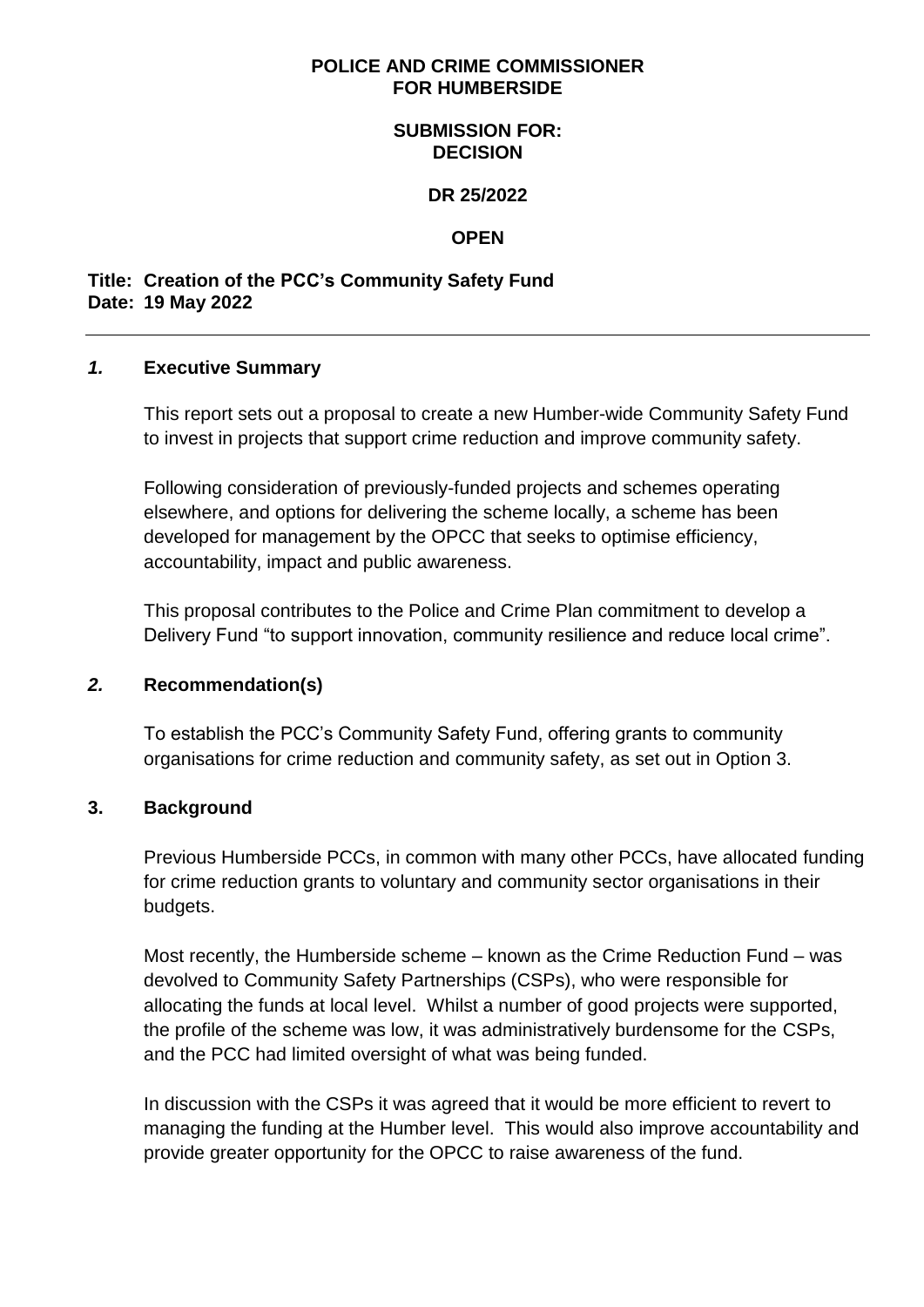The design of the replacement scheme, and options for delivering it, have been considered carefully over recent months and the proposed way forward is now presented for decision.

# **4. Options**

# Option 1: Do not replace the Crime Reduction Fund

The PCC has the power to make grants but is under no obligation to offer a scheme of this kind. It could therefore be withdrawn and the budget reallocated.

However, this would withdraw a valuable source of support for community and voluntary sector organisations. It may lead to a reduction in the availability of activities which divert people from crime and antisocial behaviour, having an adverse impact.

# Option 2: Commission an external organisation to manage a new scheme

An external organisation could be commissioned to manage a new grants scheme on behalf of the PCC, including promoting the scheme and taking on the application, decision-making and grant management processes.

A number of specialist grant-making organisations exist, and some were previously commissioned by some of the CSPs to run the CRF on their behalf. One of the main benefits of commissioning out the scheme in this way would be using a grant-giving organisation's established links with community organisations to raise awareness of the opportunity. However, there are limited options for organisations with a Humber-wide footprint and exploratory discussions were not fruitful.

Because the PCC has been clear that the new scheme should have greater accountability, transparency and awareness, commissioning out the scheme would necessitate close oversight and involvement from the OPCC. OPCC capacity would likely need to be increased to provide this, in addition to the administrative capacity to be provided by the commissioned organisation. This would likely make this approach more expensive and less efficient overall.

# Option 3: Develop and manage a new scheme in the OPCC **(recommended option)**

Under this option the scheme would be administered by new roles in the OPCC, which would also support wider work on attracting and managing external funding (in accordance with the target set in the Police and Crime Plan).

The scheme would be known as the **PCC's Community Safety Fund**, and would form part of the Delivery Fund committed to in the Police and Crime Plan.

Consideration of the projects funded in the past by the CSPs and the PCC, and schemes in operation elsewhere, has led to the following scheme design: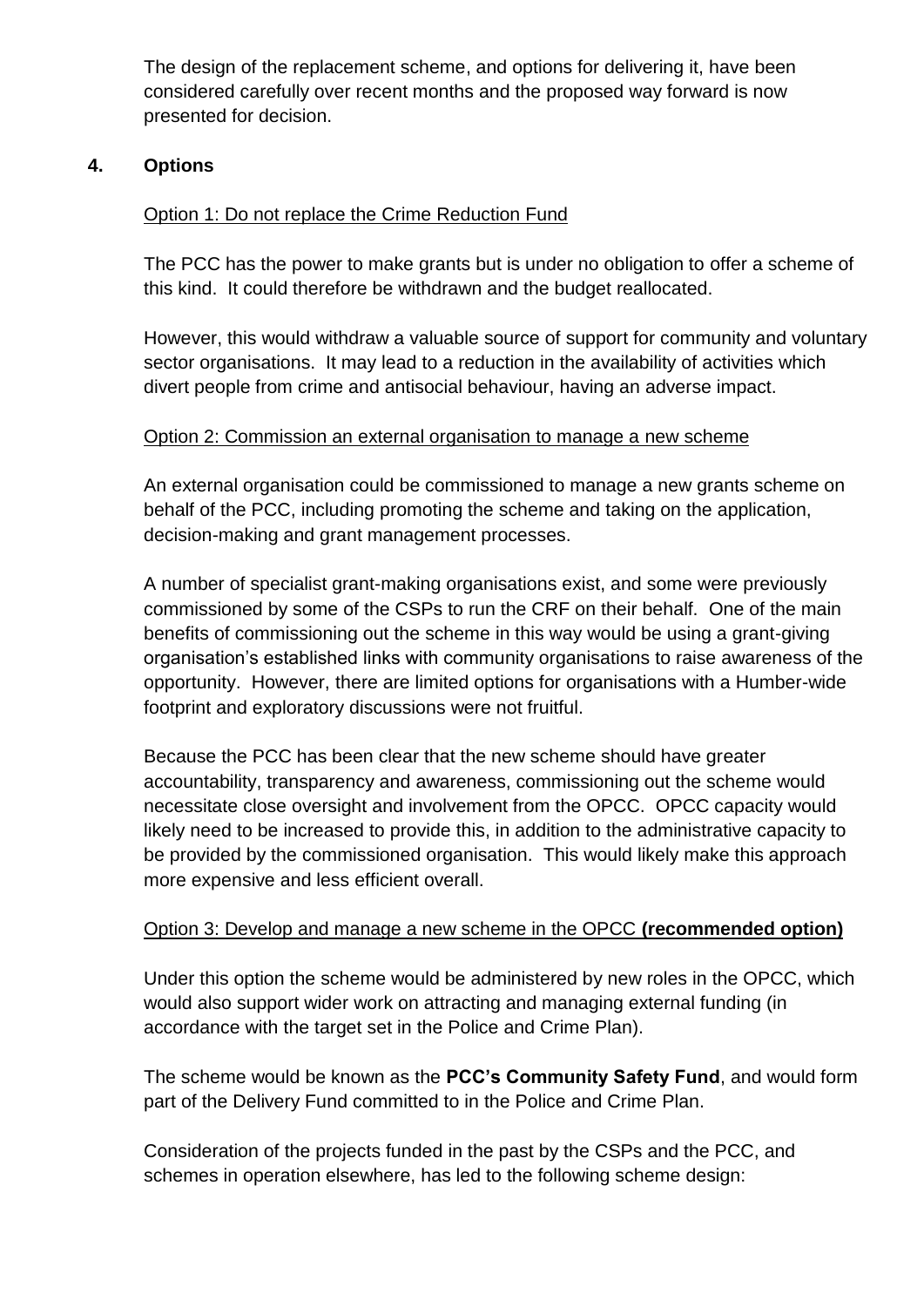• Initial funding allocations and minimum/maximum grant sizes as follows:

|               | <b>Small Grants</b> | <b>Medium Grants</b> |
|---------------|---------------------|----------------------|
| 2022/23       | £120,000            | £250,000             |
| 2023/24       | £120,000            | £250,000             |
| 2024/25       | £120,000            | £250,000             |
| <b>Total</b>  | £360,000            | £750,000             |
|               |                     |                      |
| Maximum grant | £5,000              | £20,000              |
| Minimum grant | £500                | £5,001               |

- Minimum match-funding requirement of 10% (cash or in-kind), except in exceptional circumstances
- Charities, community organisations and town and parish councils eligible to apply
- Projects must contribute to crime reduction or community safety and the outcomes of the Police and Crime Plan

Full details are set out in the draft application guidance (see Appendix 1).

To maximise administrative efficiency, an online applications portal has been developed to capture the required information from applicants, issue grant offers and manage the reporting process.

To be successful, applications must meet the scheme eligibility criteria. A scoring methodology will be developed to ensure decisions are robust.

To facilitate efficient decision-making on what could potentially be a high volume of applications, it is proposed to delegate decisions on applications in the small category (£500 to £5,000) to OPCC officers in line with the Code of Corporate Governance, with the PCC consulted as appropriate. Decisions on grants above £5,000 will be made by the PCC. Opportunities will be explored for partner consultation as part of the decisionmaking process.

A list of all organisations and projects funded will be published on the OPCC website.

# **5. Risks**

Grant-making carries an inherent risk that projects or organisations could be funded that later transpire to be unsuitable or do not deliver what was expected of them. Good schemes mitigate these risks as far as possible through the design and implementation of their processes; however, it is also important to be proportionate to the size of grants and organisations funded. For example, the extent of due diligence and contractual protections for a multi-million pound grant to a business would be different to those for a £500 grant to a small charity.

Some of the risk mitigations for this scheme include: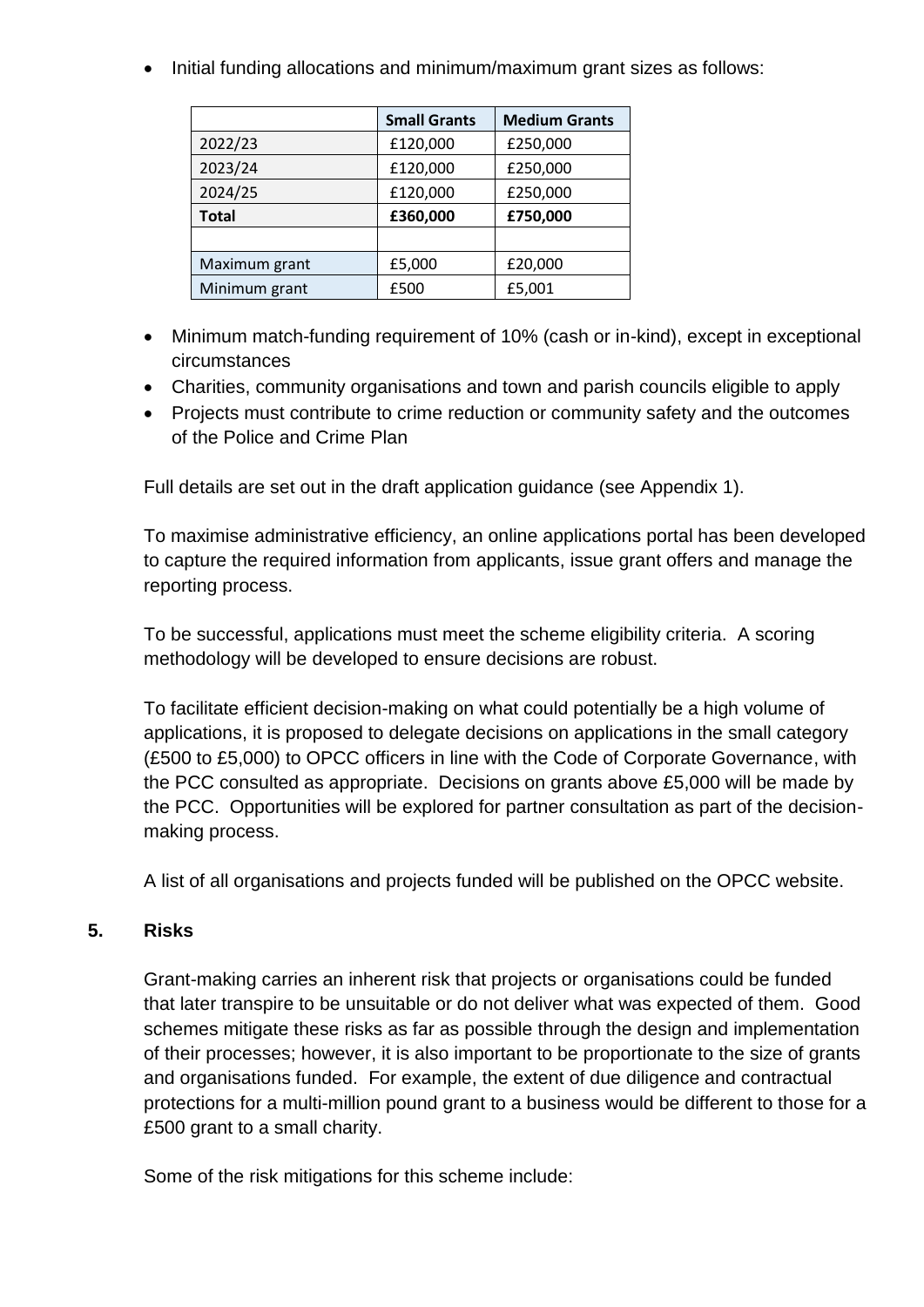- So decisions are well-informed and appropriate (e.g. projects are aligned with the Police and Crime Plan and offer value for money), the application form captures the relevant information and this will be considered through eligibility checks and appraisal.
- It will be a competitive process so there will be a choice of projects and a comparison for quality purposes.
- To keep people safe, organisations are required to have a safeguarding policy (if they are working with children or vulnerable people) and appropriate insurance.
- To protect public funds, only constituted organisations with their own bank account and trustees/equivalent (which must be unrelated) are eligible to apply. Funds cannot be paid into individual bank accounts.
- The grant agreement will set out the restrictions associated with the funds (including what they can and cannot be used for, and provision for clawback of funds) and must be signed before funding can be released. These restrictions are also made clear in the application guidance.
- The OPCC team will carry out proportionate monitoring of projects to ensure they are delivering what they said they would deliver.
- Ideally funding would only be paid in arrears against evidenced delivery, but it would not be possible for many small community organisations to cash-flow their projects. This will therefore be considered on a case by case basis, and stage payments will be used as appropriate for larger grants.

# **6. Driver for Change/Contribution to Delivery of the Police and Crime Plan**

The Police and Crime Plan sets out the PCC's commitment to develop a Delivery Fund "to support innovation, community resilience and reduce local crime". The creation of the Community Safety Fund, to be managed by the OPCC, will form part of the Delivery Fund.

# **7. Financial Implications**

Provision has been made for the scheme within the current budget.

# **8. Legal Implications**

The PCC has the power to issue grants under Section 143 of the Anti-social Behaviour, Crime and Policing Act 2014.

Legal advice will be sought on the grant agreement to be used for the scheme.

# **9. Equalities Implications**

The scheme application form includes a question to capture any equalities implications for individual projects. These will be considered as part of the decision-making process.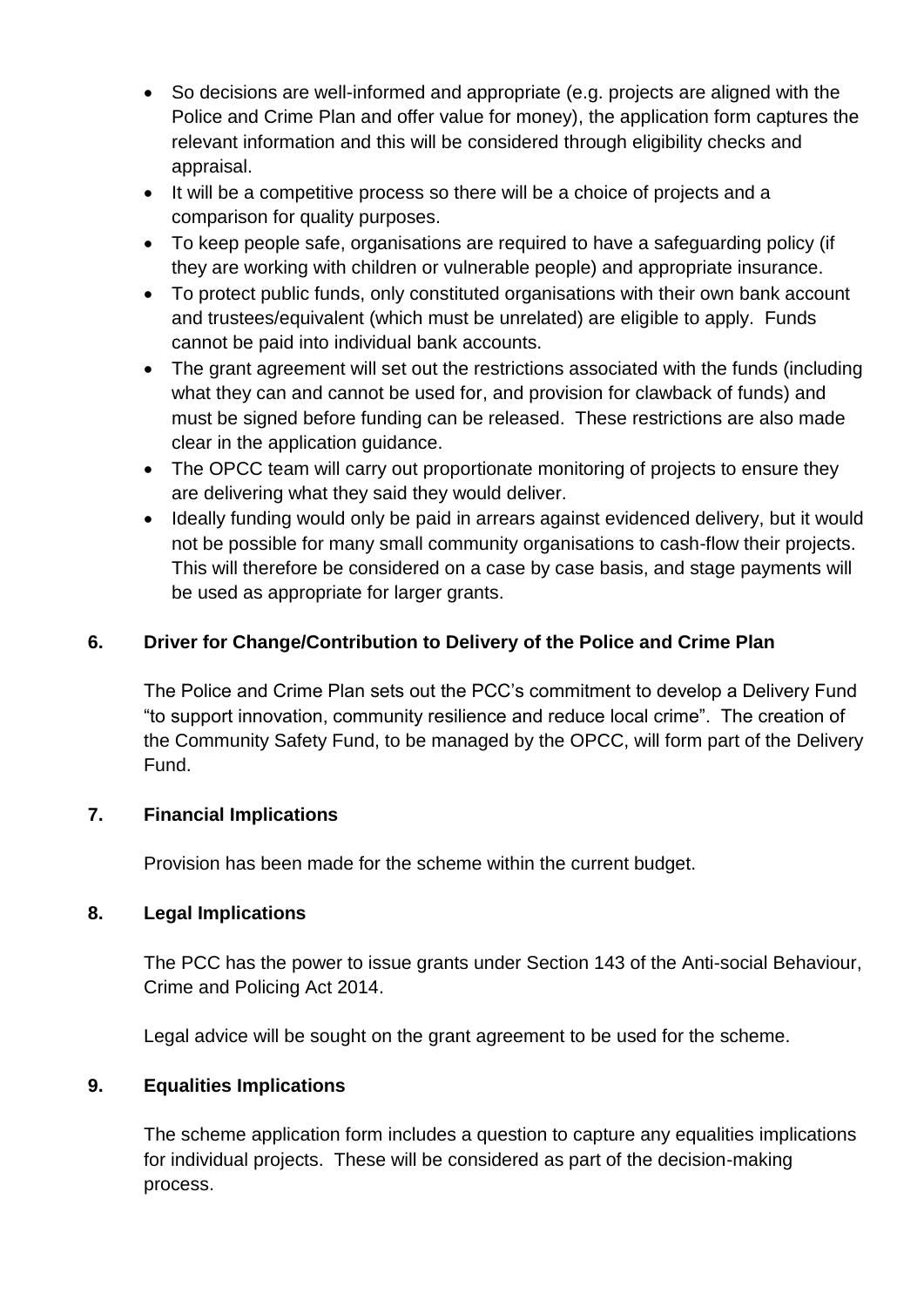At the scheme level, application and appraisal processes will be designed to be fair to all. The use of the funds will be monitored so it can be considered in due course whether any additional action is required, e.g. to increase applications from underrepresented communities.

The scheme requires applications to be submitted online through an applications portal that has been purchased from an external provider. This has been designed to meet current accessibility requirements, but the guidance advises any individuals unable to use the portal to contact the OPCC for assistance.

# **10. Consultation**

The following have been consulted during the development of the approach and are supportive of the preferred option:

- Chief Executive
- Data Protection Officer (who has confirmed the grants application portal meets legal requirements)
- Other OPCC officers with past involvement in grant-making

### **11. Communication Issues**

The scheme will require publicising to source a broad range of applications, particularly at launch and in advance of application deadlines. There will also be regular opportunities to announce successful projects and publicise their impact.

### **12. Background documents**

Appendix 1 – Draft scheme guidance

### **13. Publication**

The report is open.

### PLEASE COMPLETE AND APPEND THE FOLLOWING TABLE TO ALL REPORTS THAT REQUIRE A DECISION FROM THE COMMISSIONER

This matrix provides a simple check list for the things you need to have considered within your report. If there are no implications please state

| I have informed and sought advice from HR, Legal,     | Yes |
|-------------------------------------------------------|-----|
| Finance, OPCC officer(s) etc prior to submitting this |     |
| report for official comments                          |     |
|                                                       |     |
|                                                       |     |